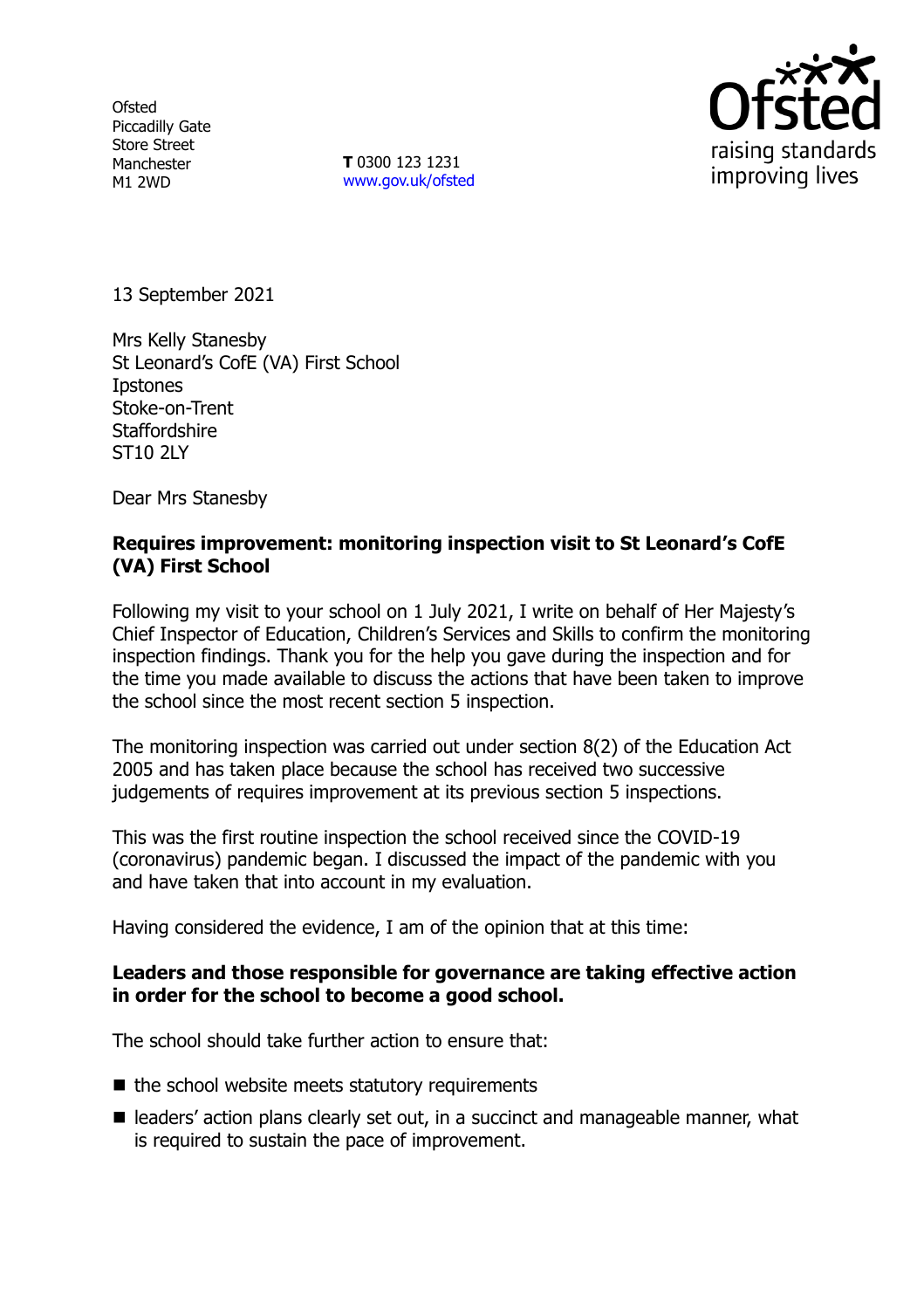

# **Context**

Since the previous section 5 inspection, one teacher and one teaching assistant have left the school. One full-time teacher and a part-time teacher for the early years have been appointed. Last year, four members of the governing body resigned, including the chair of governors. Three new governors have been appointed. The new chair of governors is also the assistant director of education for the Diocese of Lichfield.

For the first part of the spring term, half of all pupils were educated at home. All vulnerable pupils attended school to receive lessons on site. A very small number of pupils with special educational needs and/or disabilities attended part time.

At the time of this inspection, most pupils were not in school but were accessing remote education.

### **Main findings**

Leaders have kept their focus and efforts on the key priorities identified in the previous section 5 inspection report. They are taking the right actions to move improvement from a 'tiny spark to a bright flame'. They know what needs to happen next to sustain momentum. The school's self-evaluation and improvement plans are detailed and thorough and have supported leaders' improvements thus far. However, the depth and detail mean that you spend a lot of time in breaking them down into meaningful documents for staff to understand and work from.

In this small school, many demands are placed on the headteacher, especially during the COVID-19 pandemic, yet you have made sure that you continue to focus on actions that will improve outcomes for pupils. You value the expertise that external support has provided. You state that this has been helpful in recruiting and developing staff, and it has strengthened your leadership. Staff enjoy working at the school and those who responded to Ofsted's survey say that it is improving. They also report that the school is well led and managed.

The new governors have got to grips with what is working well and what the school needs to do next. They are already making a positive difference in helping you to manage workload and keeping school improvement focused on the right things. Governors are in the process of tightening up systems across the range of their roles and responsibilities, including safeguarding and monitoring the quality of education. However, the implementation and impact of their actions remain at an early stage and are not yet embedded. They know that they need succinct information at the right time to make sure that improvements continue.

Leaders have strengthened safeguarding training for all staff and governors. Staff are clear about procedures for reporting concerns. Leaders use regular audits and quizzes to check staff knowledge and understanding. They provide additional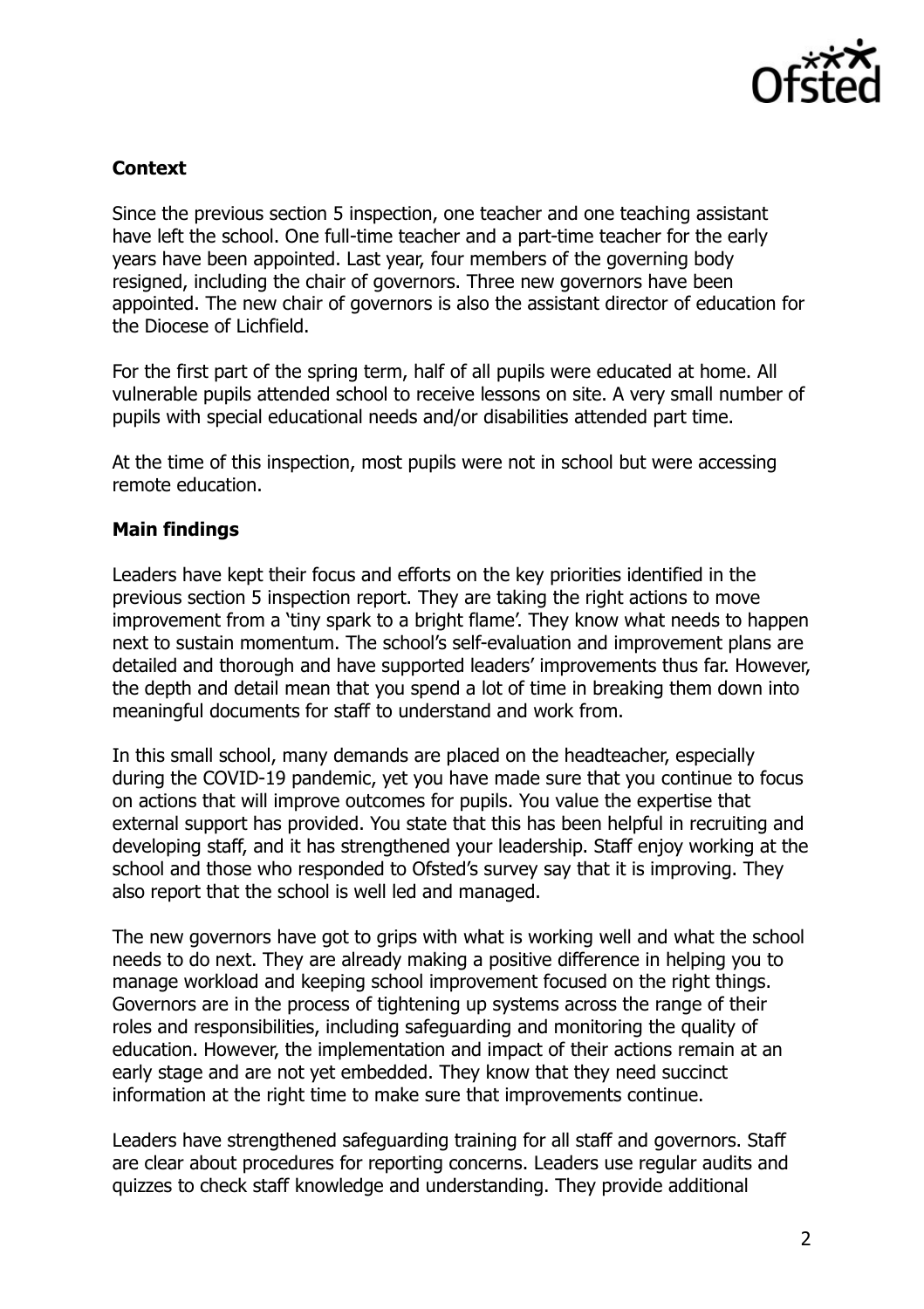

training based on the findings of these checks. Staff spoke highly of the 'Prevent' training they had completed. They gave several specific examples of how their own knowledge had improved. You have worked with schools in the local area to support your own professional development.

You have put time, thought and effort into organising the teaching of early reading. All staff know how to teach phonics. In Reception and key stage 1, reading books now match the sounds pupils need to know. Books for pupils in key stage 2 have also been improved. Across the school, staff regularly assess what pupils know and can do, and this is lifting expectations for all.

The school's reading areas are attractive, with a wide variety of engaging books. Children in Reception can often be found curled up with a book in their reading area. Welcoming reading areas in each class and a designated library area all help to promote reading for pleasure across the school.

Leaders have improved curriculum plans for English, which now support teachers to plan sequences of lessons that build knowledge over time. These improvements are helping pupils to get better at writing and to have more confidence in what they know and can do. Following the full return to school in March 2021, in-school assessments showed that pupils were struggling to write at length. In response, staff focused on specific aspects, such as getting pupils to write short sentences accurately. This has brought benefits and pupils are now writing with more care across a range of genres.

Indeed, pupils' writing in English shows that they are using what they know. In all classes, expectations have risen. Leaders are now considering how pupils will extend and develop their writing in different subjects. As yet, this work is at an early stage.

Staff show pride in the improvements made so far. The school environment now reflects an exciting curriculum that increasingly builds pupils' knowledge over time and celebrates their achievements. However, the school website does not yet reflect the full curriculum offer and does not meet statutory requirements.

You recognise that engaging contexts, local visits and use of the local environment are not enough on their own to help pupils know more and remember more. You have developed sequences of learning that show the smaller steps needed in different subjects. These are written to match the needs of mixed-age classes and the context of St Leonard's School. These plans are ready for implementation in September 2021.

You and the staff have overhauled the early years learning environment, both indoors and outdoors. Currently, Reception children are taught in a class of their own. Leaders chose to be an early adopter school for the revised statutory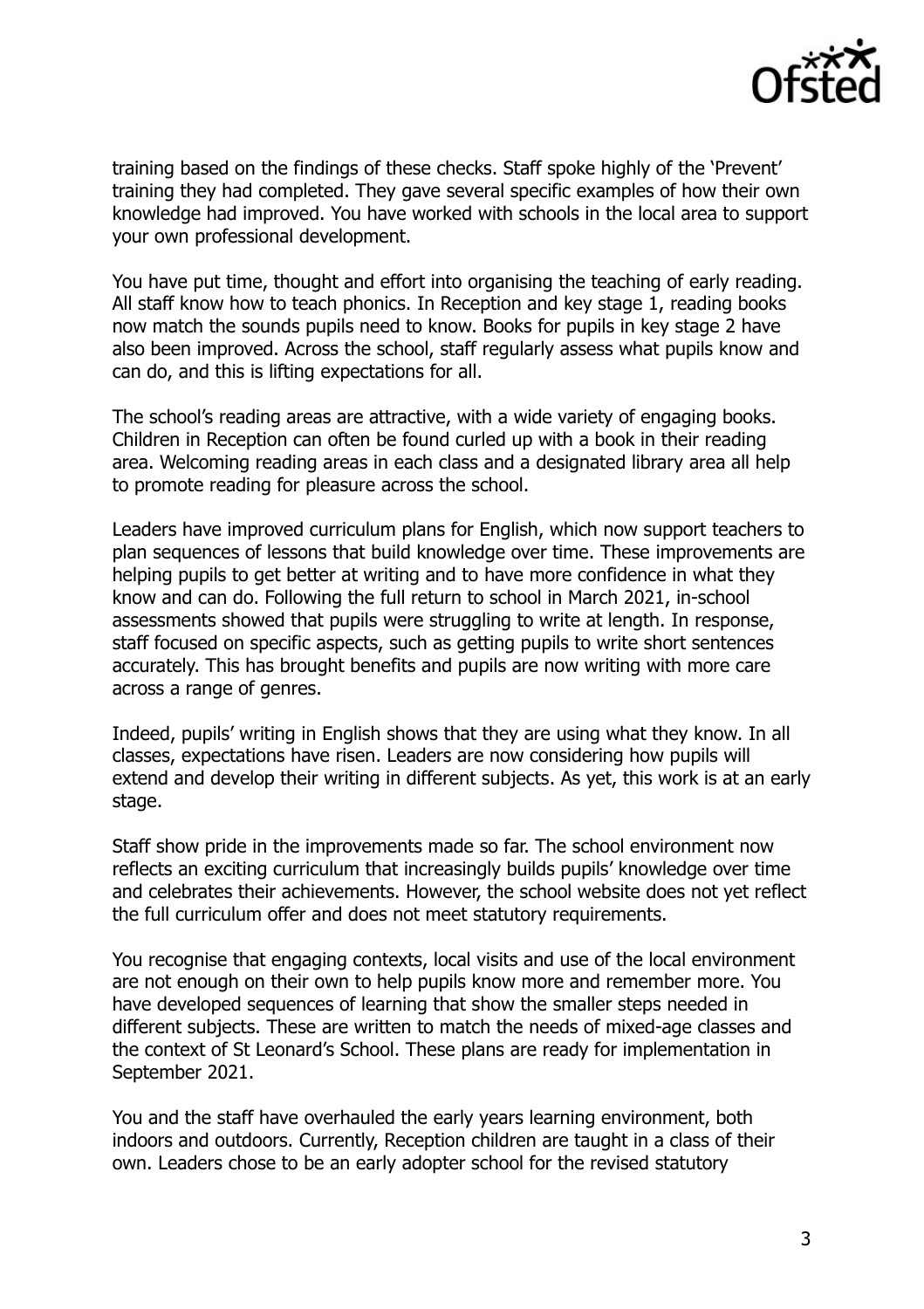

framework for the early years foundation stage. As a result, they are well informed about the latest developments.

On the day of inspection, no children were present in the Reception classroom. Nevertheless, the indoor and outdoor environments were well structured, promoted all areas of learning, and presented a positive picture of everyday life in Reception.

Evidence of children's learning in the early years shows that they read, write, use mathematics, create, and make sense of their place in the world in a variety of meaningful ways. For example, a video of children organising themselves being physical showed that they can collaborate, cooperate, explain and reason, move safely and record mathematical tallies. Staff in Reception say that they have learned the importance of knowing when to support and when to stand back and let children use what they know to do things independently.

#### **Additional support**

The local authority facilitated support for the school following the last Ofsted inspection, and has subsequently monitored its impact. The school received additional support for improving pupils' writing during the summer term 2021. The local authority also supported the school to secure new members of the governing body.

You value both the advisory support commissioned from external consultants and from a national leader of education. Staff have received tailored input and feedback. You believe that this support has helped to raise expectations and improve staff subject knowledge. It has also improved your checks on the quality of education and confidence in leading the school to improve.

#### **Evidence**

During the inspection, I held meetings with the headteacher, staff, two governors, including the chair, and a representative of the local authority to discuss the actions taken since the last inspection. I looked at several documents, including the school's own evaluation of its work, school improvement plans, minutes of governors' meetings and reports from external advisers. I watched videos of pupils reading.

I examined the single central record of staff recruitment checks, scrutinised the school's website, and considered the responses to Ofsted's parents' and staff surveys.

I am copying this letter to the chair of the governing body, the director of education for the Diocese of Lichfield, the regional schools commissioner and the director of children's services for Staffordshire. This letter will be published on the Ofsted reports website.